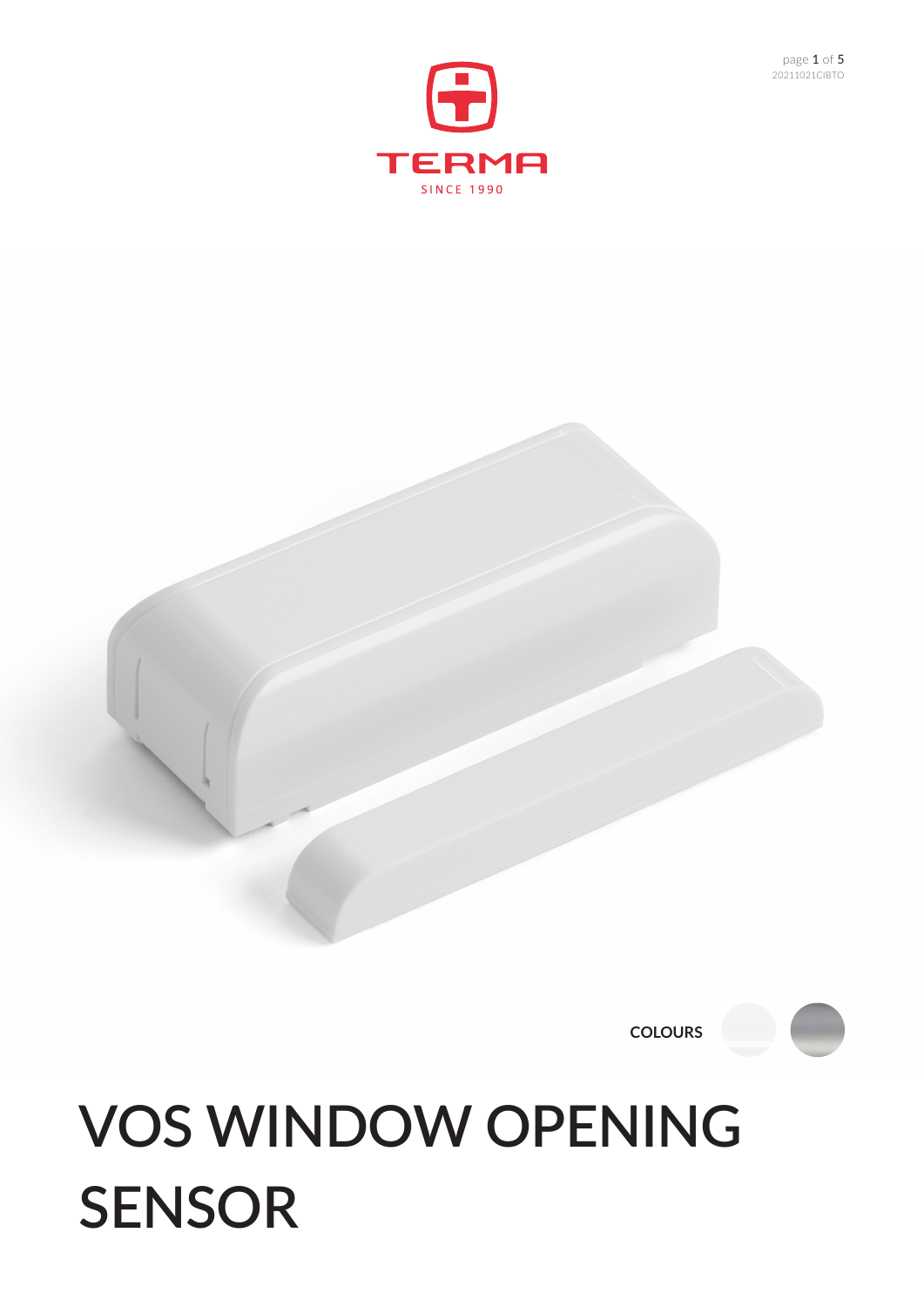



## **THE TERMA SMART WI-FI SYSTEM:**

- an innovative interior heating system with a self-learning control algorithm,
- the possibility of creating an individual configuration based on three types of devices and two types of sensors,
- a set of tools facilitating conscious energy management and savings, such as predefined system operation modes, individual schedules or window opening control,
- active adjustment of operating parameters to weather conditions,
- intelligent reduction of the temperature in an empty house and raising it when residents return home;
- possibility of remote control over the system operation via the Internet,
- *Child lock* function (parental control) for all devices,
- no need to install an expensive module for communication between devices.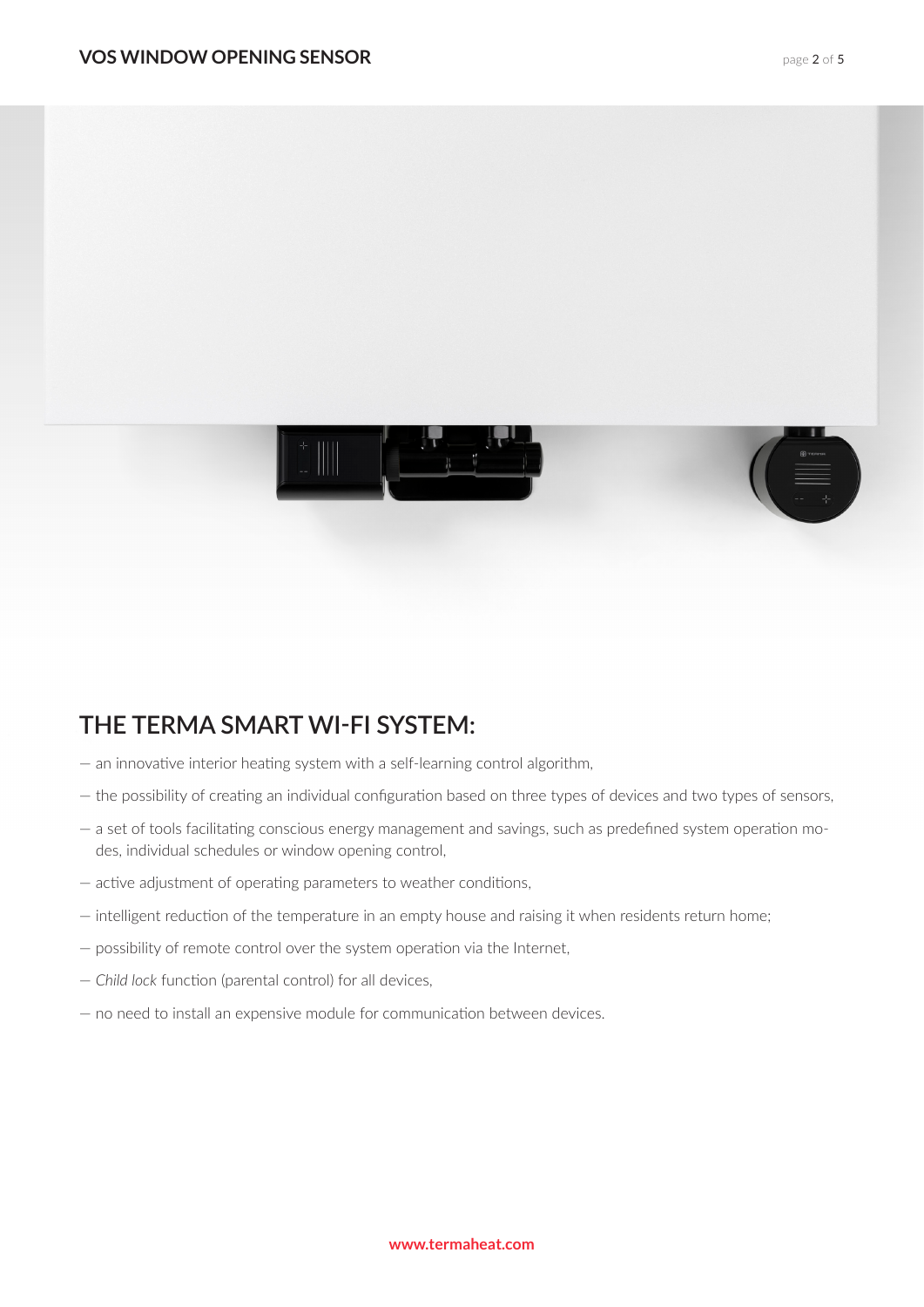#### **FUNCTIONS AND FEATURES**

#### FUNCTIONALITY

The magnetic proximity sensor reacts to the opening of the window on which it is mounted and sends information which triggers turning off the heating in a given zone. When the window is closed, the heating in the zone resumes in accordance with the current work schedule.

#### DESIGN AND CONSTRUCTION

The small housing of the sensor is suspended on the mounting plate, which enables easy removal of the sensor from the window whenever necessary (it is also possible to mount the sensor directly on the window frame). We recommend attaching the sensor components to the frame with double-sided tape (without using screws). The set includes power batteries (2 x AAA).

#### **COLOUR**

The sensor housing is available in white or Silver Matt.



#### **DANE TECHNICZNE**

Power supply: battery pack 2x AAA IP code\*: IP20 \* IP code specifies the degree of protection provided by enclosure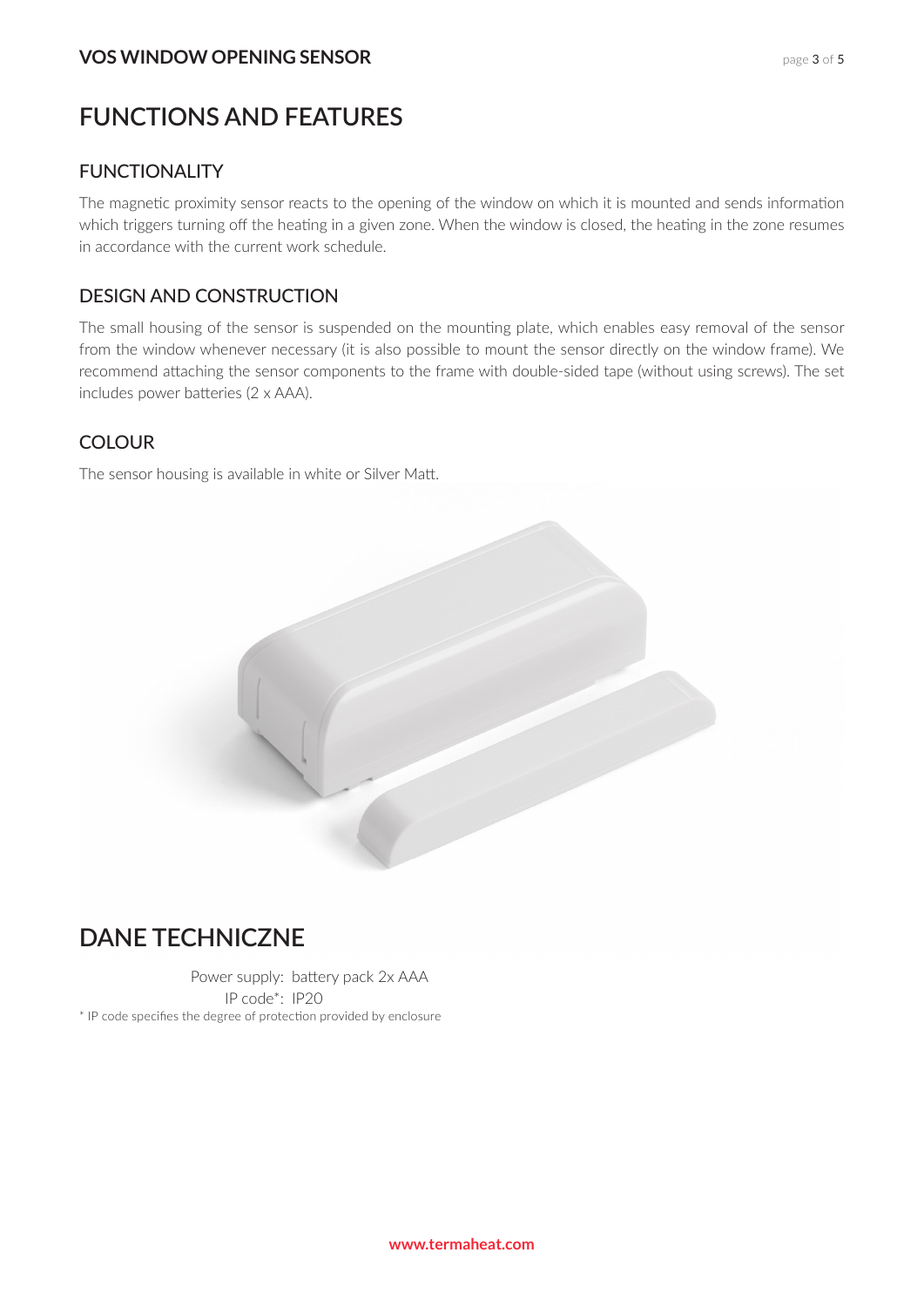## **TECHNICAL DRAWING**



## **SPECIFICATION**

| model | housing colour code | product code | configuration code |
|-------|---------------------|--------------|--------------------|
| vos   | Biały               | <b>WIVOS</b> | K916               |
| vos   | Silver Matt         | <b>WIVOS</b> | <b>KSMA</b>        |